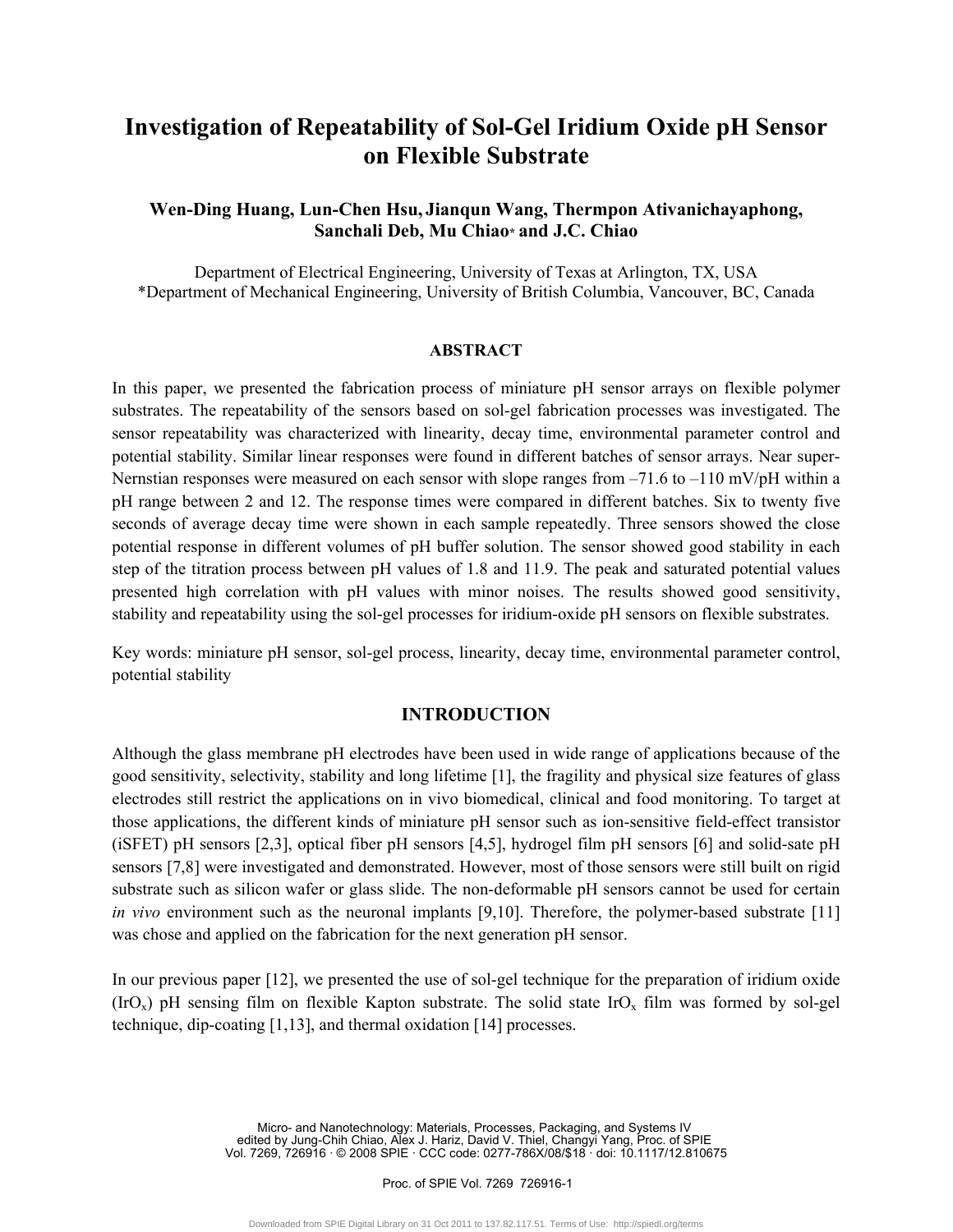In this paper, we presented the continuation of our previous work [12]. We demonstrated the repeatability, reproducibility, and stability of our pH sensor fabrication by the tests of linearity, time response, different volume, and step potential responses. The parameters including the metal thickness, sol-gel agent ratio, annealing temperature, and time of electro-plating on different fabrication batches were fixed in order to examine the repeatability and reproducibility of the fabrication process of our pH electrodes. Large- and small-volume tests demonstrated the stability of pH sensor performing in different environment condition.

The present paper showed the robust performance of our flexible pH sensor made by the simple  $IrO<sub>x</sub>$  solgel and AgCl electroplating methodology.

# **SENSOR FABRICATION**

The pH sensor structures were formed on a flexible Kapton polyimide substrate. All metal layers were deposited by electron-beam evaporation. Photolithography and lift-off processes were applied in the fabrication procedures.

## **Anodic Electrode Fabrication Procedure**

*Metal deposition:* A layer of 70-Å thick Cr was deposited as an adhesion layer of the 1000-Å thick Au layer as show in Fig.1 (a).



Figure 1 Fabrication processes: (a) Cr and Au deposition, (b) IrCl<sub>4</sub> sol-gel process after SU-8 deposition as the sacrificial layer, (c) lift-off process result, (d) Cr, Pt and Ag deposition with S1813 as the sacrificial layer, (e) lift-off process result, and (f) AgCl electroplating.

*Sacrificial layer:* A 100 µm thick SU-8-100 photoresist layer was coated as shown Fig. 1(b) to be a sacrificial layer for  $IrO<sub>x</sub>$  sol-gel process. The SU-8 layer defined the sensing area on top of the Au layer.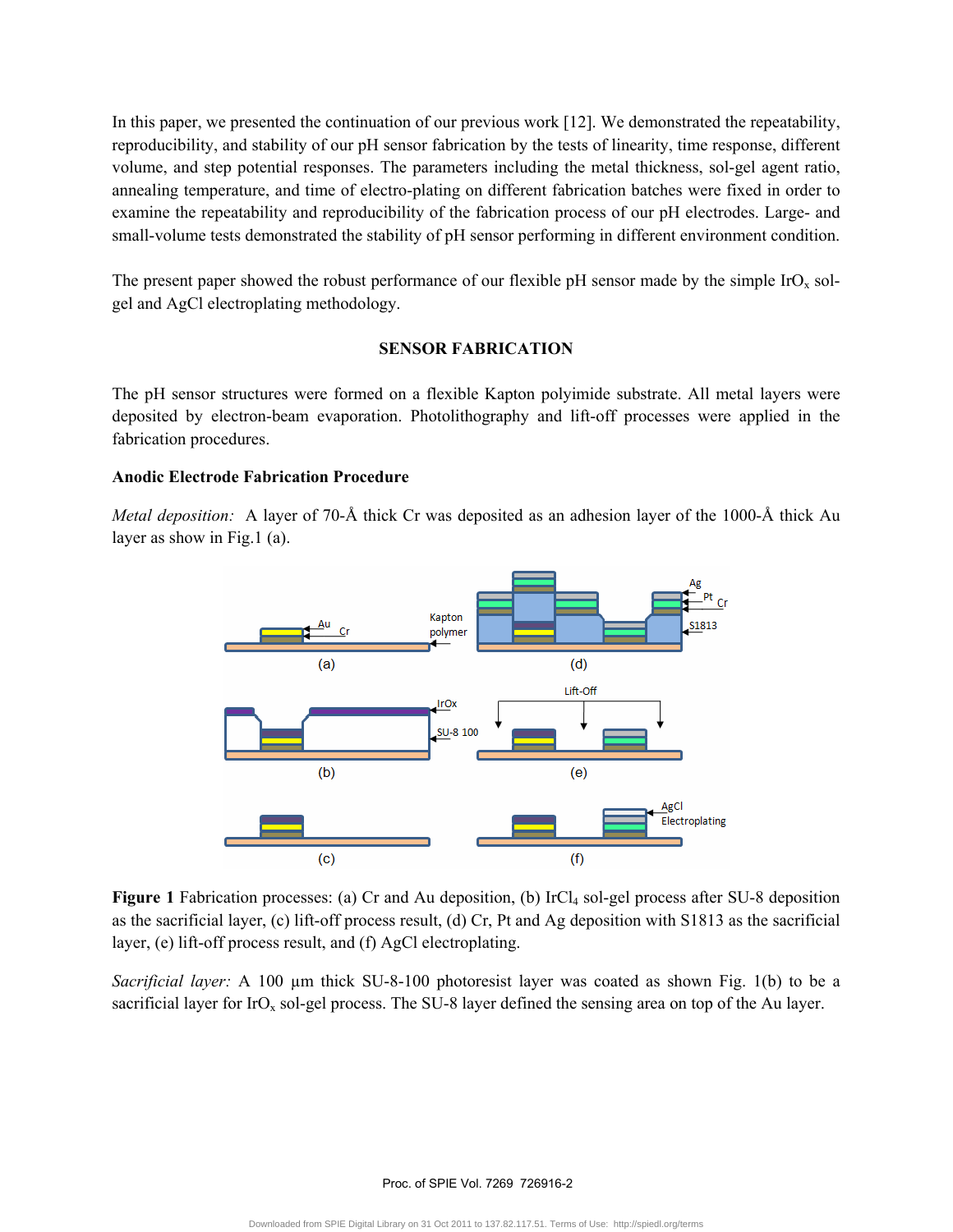*IrOx sol-gel process:* The sol-gel coating agent was based on the recipe described in [12,14]. The solution was stirred continuously for at least two hours with a magnetic rod. A thin layer on the flexible substrate was formed by dip coating at a 2 cm/min withdraw rate by hand holding.

*Thermal treatment:* The sample was baked at 120°C for 15 minutes on a hot plate right after the dip coating process, and SU-8 layer was stripped off after baking. The sample was treated in an oven with a heating profile described in [12]. The surface needed to be treated at a temperature between 300°C and 350°C [15] to obtain an amorphous iridium oxide thin film.

# **Cathode Electrode Fabrication Procedure**

*Metal deposition:* 70-Å thick Cr was deposited, followed by a 60-Å thick layer of Pt as an adhesion layer for the Ag layer. A 3000-Å thick Ag layer was deposited using the electro-plating process on top of the Pt layer as shown in Fig.1 (d).





**Figure 2** Electroplating setup for the AgCl reference electrodes.



*AgCl electro-plating:* Electrochemical anodization process was used to obtain the silver chloride (AgCl) reference electrode same as the description in [12]. A brown silver chloride (AgCl) layer was formed on the silver surface. The electrodes were saturated in potassium chloride (KCl) [12,16]. Fig. 2 shows the electroplating setup for the AgCl reference electrodes.

# **PDMS Enclosure**

PDMS polymer was made in a 10:1 ratio by weight of SYLGARD 184 and curing agent [17]. The mix was cured on a 70°C hot plate for 24 hours. The 0.2-cm thick PDMS layer was then bonded on the sensor surface with a well of  $0.1 \text{ cm}^3$  volume to confine pH buffer solution on the pH electrodes for measurements shown in Fig. 3 and Fig. 4 (b).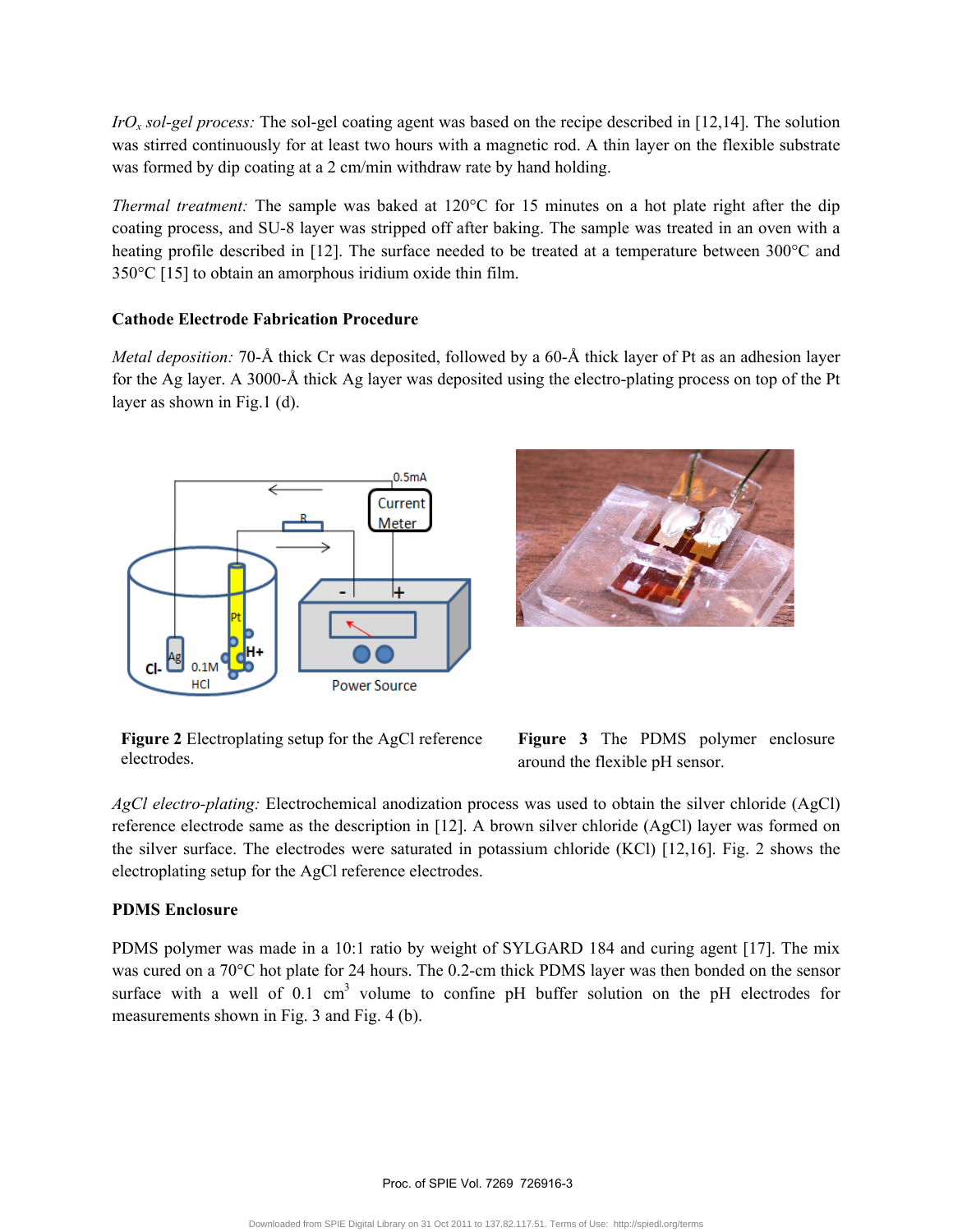### **THEORY**

The iridium oxide  $(IrO<sub>x</sub>)$  and silver chloride (AgCl) were used as sensing and reference electrodes, respectively. A pH-dependent redox equilibrium of two materials generated potential difference when pH was changed. There are three possible mechanisms on pH-dependent redox equilibriums between two oxidation states of IrO<sub>x</sub>. The pH potential sensitivity will be  $-59.16$  mV/pH regarded as the Nernstian potential response [18-20].

$$
Ir_2O_3 + 6H^+ + 6e^- \leftrightarrow 2Ir + 3H_2O \tag{1}
$$

$$
IrO_2 + 4H^+ + 4e^- \leftrightarrow Ir + 2H_2O \tag{2}
$$

$$
2IrO_2 + 2H^+ + 2e^- \leftrightarrow Ir_2O_3 + H_2O \tag{3}
$$

$$
E = E^0 - 2.303 \frac{RT}{F} pH = E^0 - 59.16 pH
$$
 [4]

#### **MEASUREMENTS**

In this paper, we aimed to demonstrate the repeatability of our pH sensors fabricated in different batches. Fig.4 (a) shows the measurement setup for our flexible pH sensors. An NI-DAQ 6008 USB card with a LabVIEW program was used for analog potential recording. A commercial Hanna pH meter was used to verify the pH values of solutions. The contact pads of the pH sensor were coated by silver epoxy in order to have good conductivity for the connection between the sensor and the DAQ card. A thin layer of PDMS was coated on top of the silver epoxy as shown in Fig. 3 for isolation when pH sensor was immersed in the test solution.



**Figure 4** The pH titration and measurement setups for (a) large and (b) small volumes of solution.

Proc. of SPIE Vol. 7269 726916-4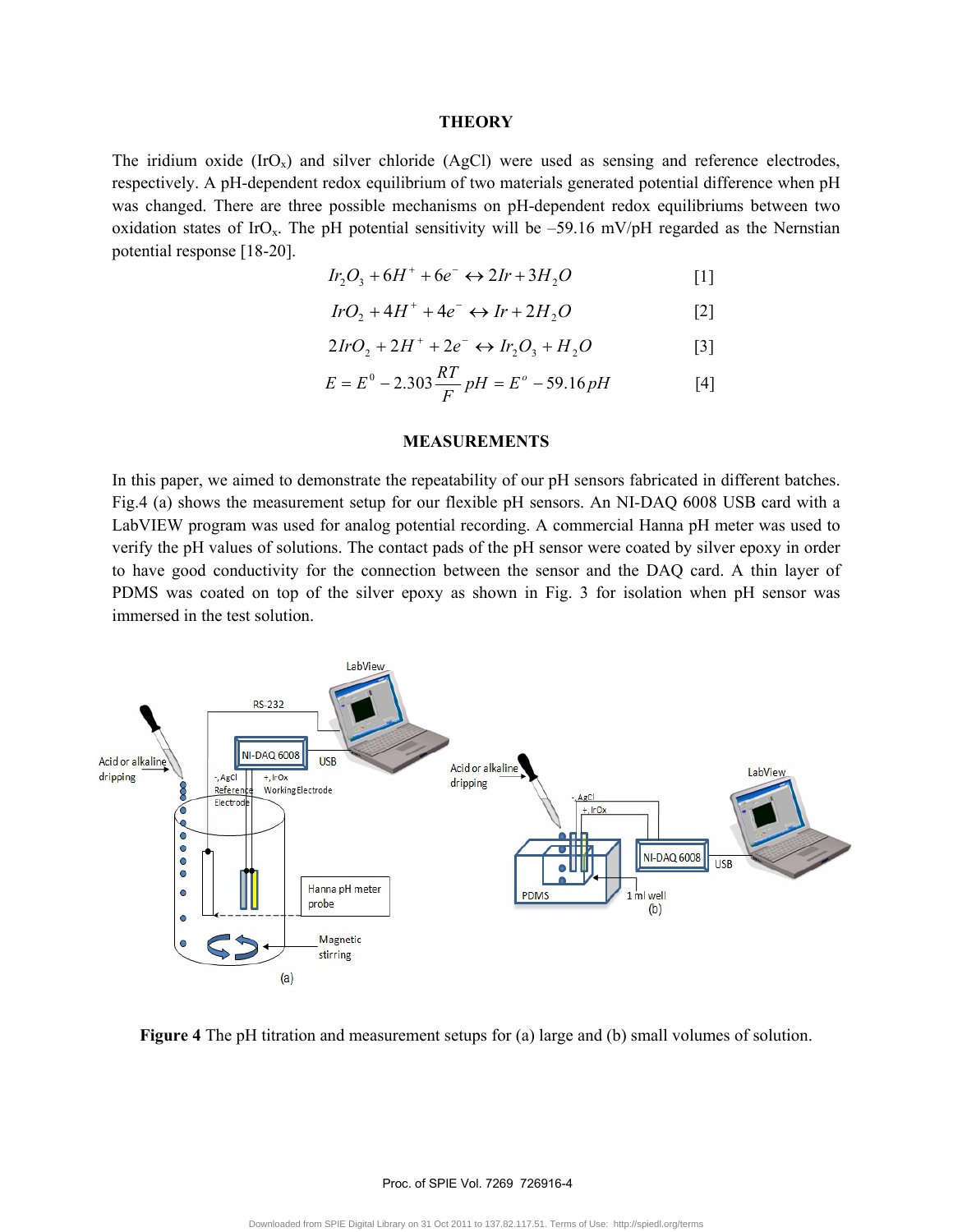*Titration test:* The sensor was immersed in acid or alkaline based diluted solution stirred with a magnetic rod in the beaker. We used hydrochloric acid for acidic titration tests. NH<sub>3</sub> and KOH were used for alkaline titration tests. The Hanna pH meter was placed in the solution and connected to its signal processing card. Both the potential from our sensor and the pH level from the Hanna pH meter were recorded in a computer simultaneously.

*Small volume test:* The pH 2, 4, 6, 10 and 12 buffer solutions were dropped into the 0.1 ml well individually to test the sensor performance. The sensor was rinsed by DI water between each test.

*Large volume test:* The sensor was immersed in 450 ml of pH 2, 4, 6, 10 and 12 buffer solutions individually in the beaker. The sensor was rinsed by DI water between each test.

### **RESULTS AND DISCUSSION**

### **Linearity Performance**

The reproducibility and repeatability of our fabrication process can be obtained by measuring three electrodes from different batches of identical fabrication process. Three linear potential responses of the three IrO<sub>x</sub> pH sensors were confirmed by pH titration tests. KOH was dripped into diluted HCl based solution for titration. Shown in Fig. 5, the pH sensors from three different fabrication batches demonstrated near linear super-Nernstian responses [20] with similar sensitivities of –71.6 mV/pH, –81.7 mV/pH and –110 mV/pH from pH=2 to pH=12 at 25°C. The variances of these three linear responses were 0.032, 0.018, and 0.02, respectively. These three sensors all performed better than the –59.16 mV/pH super-Nernstian's sensitivity [18]. These sensitivity responses demonstrated good reproducibility in our fabrication process. The 10 to 30 mV of sensitivity deviations between sensors may be due to different oxidation state as described in [22,23].



**Figure 5** Linear potential response for pH sensors from three batches. The tested pH ranges from 2 to 12.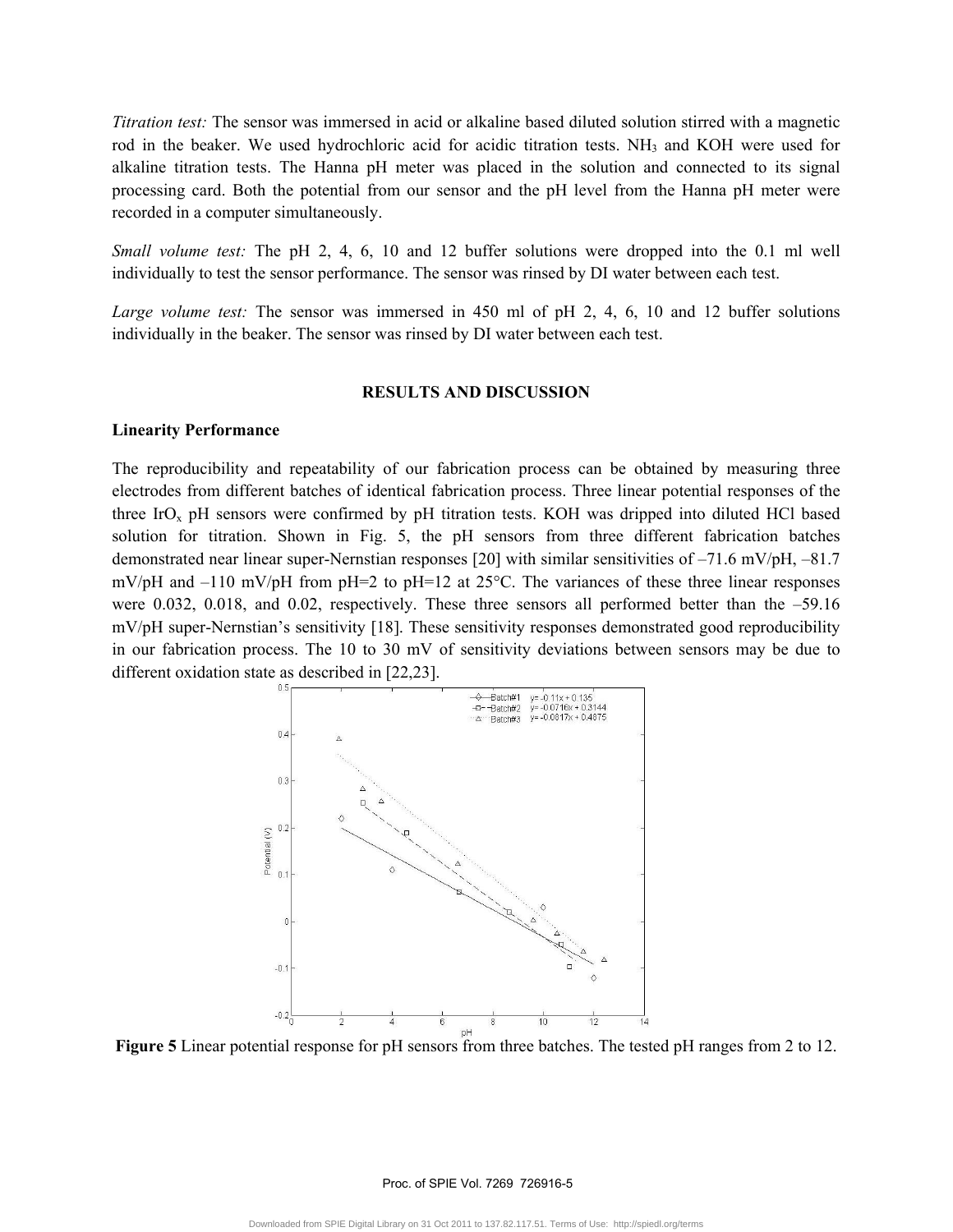### **Response Time Performance**

Titration tests were performed to investigate the response time of our pH sensors. A rapid step change in pH level was represented by quickly adding a certain amount of HCl solution into alkaline-based solution or adding KOH solution into acidic solution. The response time is defined as the time required to reach 90% of the equilibrium value [21]. Fig. 6 shows the results of the pH sensors from three different fabrication batches with the transition steps of pH changing from pH=1.8 to pH=8.4 and from pH=5.6 to pH=2.0. The response times ranged from about 6 to 25 seconds, which also included and depended on the different mixing time of the dripped liquid with the base solution during titration processes. The localized mixing dynamics of liquid is difficult to control, however. These three sensors all showed similar and reasonable time responses during the titration, both from the acid to alkaline transition and alkaline to acid transition. This result not only presented good sensor reversibility, but also good reproducibility and repeatability.



**Figure 6** Response times of our pH sensors from (a) pH=1.8 to pH=8, and (b) pH=5.6 to pH=2.

### **Environment Parameters**

Fig. 7 demonstrates the potential responses with two different volumes of pH buffer solutions for the pH sensors from three different fabrication batches. 0.1 and 450 ml pH buffer solutions were used as the small and large volumes. Three batches of the pH sensors showed close potential responses in the small volume tests of pH= 2, 4, 6, 10 and 12 buffer solution. The  $3<sup>rd</sup>$  batch pH sensor was tested in the large volume pH buffer solutions. Both in small and large volume tests, the pH sensors showed similar linear responses and clear identification of different pH levels. In the experiment, the large volume of buffer solution produced higher potentials than the small volume buffer solution did at the same pH levels. This may be due to much more hydrogen ions in the large volume of liquid than in the small volume. With the mechanism of our pH sensor, the sensing potential depends on the pH value, which is the log value of the activity of the ion numbers. In this ion-selective pH sensor, it responds to the potential created or released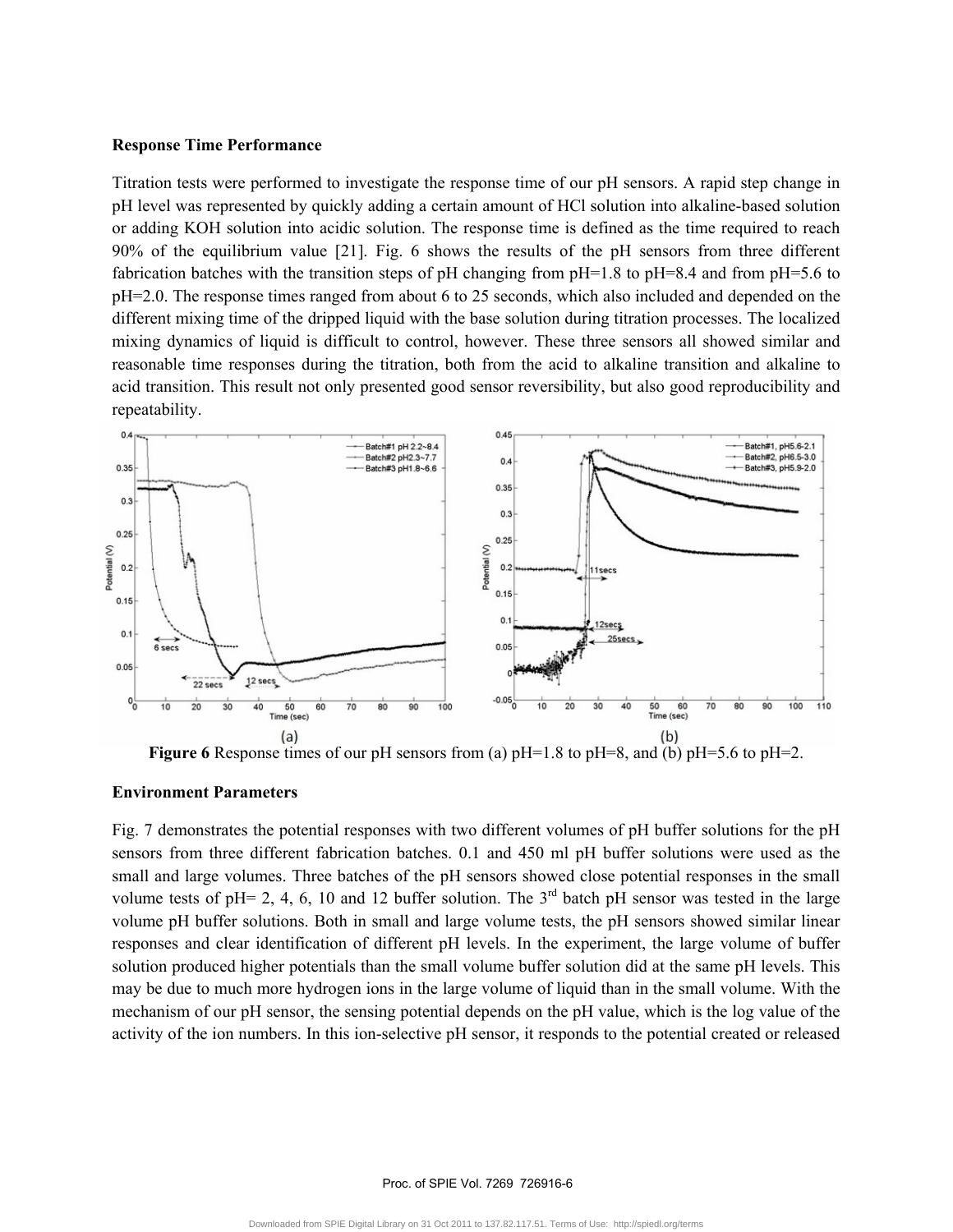by the active ions in the solution. Therefore, when the ion source is low, the potential will not reach the same level as the solution with higher ion strength does. The ion reduction also causes the result of slow response time resulting inaccurate pH measurements [24].

### **Potential Step Responses**

Fig. 8 shows potential responses of two IrOx sensors to pH changes in a series of five different pH levels. The diluted HCl-based solution was titrated by KOH dripping from pH=1.8 to pH=11.9. Two sensing potentials responded to the pH level changes quickly when the titration started. This experiment demonstrated the dynamic testing of sensors from two different fabrication batches. The result showed that the response transients of two electrodes were almost identical with the titration steps. The deviation of potentials may be due to the oxide states as described in [23]. The higher potential responds to higher valence oxide and vice versa. The oxidation state is determined by the composition of IrOx film that can vary the potential shift at the same level of pH [23]. This experiment showed good stability of our sensors, and good reproducibility of the sol-gel fabrication processes.



results.

**Figure 8** Potential responses in titration experiments.

### **CONCLUSIONS**

This paper presented the repeatability, reproducibility, and stability of an  $\text{IrO}_x$  pH sensor fabricated on a flexible substrate. The sol-gel process was repeated in the different batches of fabrication process. Three different batches of pH sensors showed similar near super-Nernstian response which ranges from –71.6 mV/pH to –110 mV/pH as reproducible sensitivity in our fabrication process. These sensors demonstrated good reversibility, and similar response times to show the good reproducibility and repeatability in our fabrication process. Different volumes of fluid and step potential tests demonstrated good stability with three different batches of pH sensors. However, some potential deviations happened in the experiments. It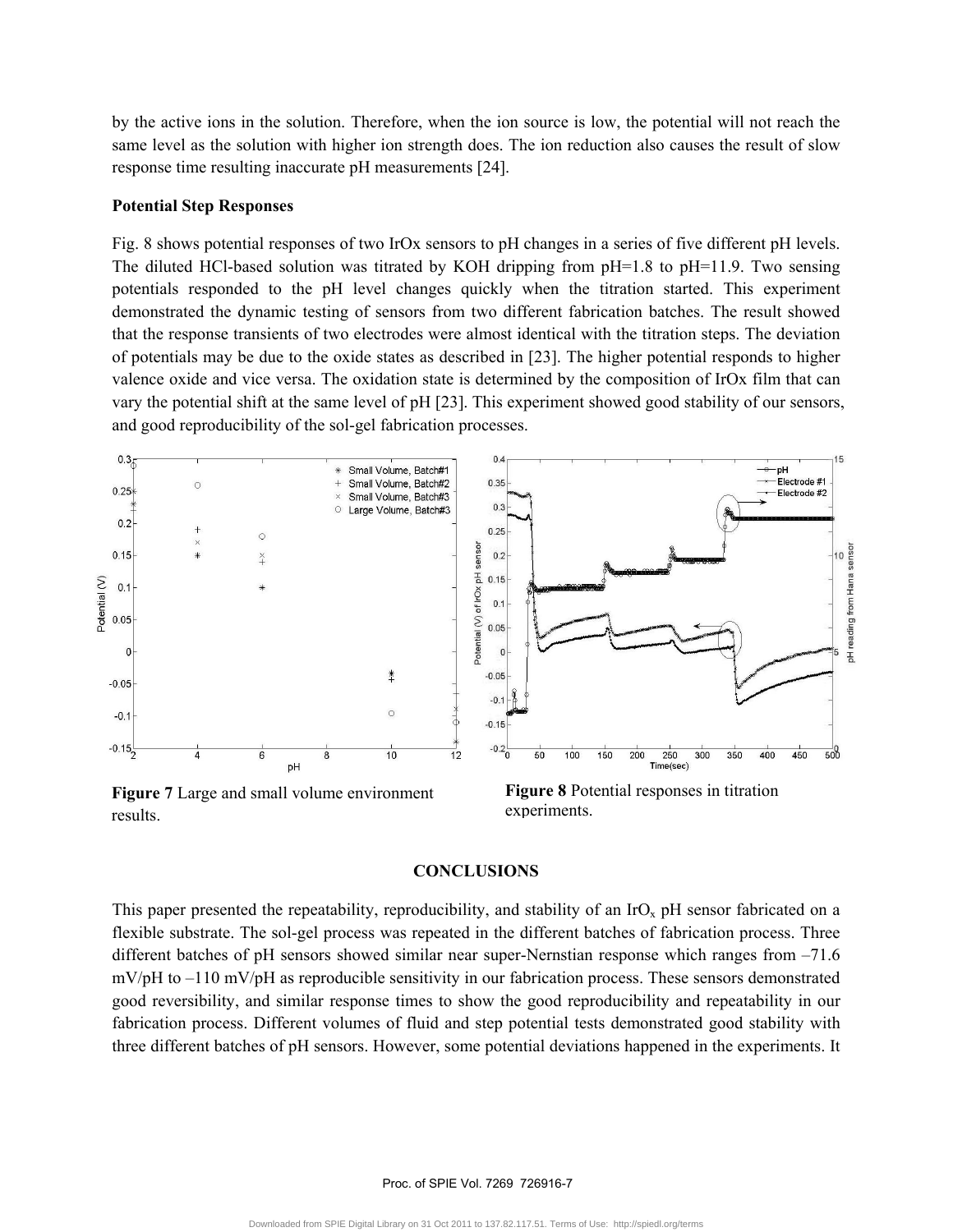may be due to the issues associated with the space charges, oxidation state, and film hydroxylation. Those phenomena maybe caused by the porous distribution, thickness, and surface properties of the  $IrO<sub>x</sub>$  thin film. With respect to the surface factors and different redox reactions occurred and related to changes of the pH charging potential, the fabrication quality control in the thickness and crystal structures of  $\text{IrO}_x$ film is very important during the fabrication processes.

### **ACKNOWLEDGEMENT**

The authors would like to express their sincere appreciation to US Air Force Office of Scientific Research for their financial support.

# **REFERENCES**

- [1] H. Galster, *pH measurements-fundamentals, methods, applications, instruments*, VCH publishers, New York, 1991.
- [2] Yi Liu, Tianhoung Cui, "Ion-sensitive field-effect transistor based pH sensors using nano selfassembled polyelectrolyte/nanoparticle multilayer films," *Sensors and Actuators B*, Vol. 123, pp. 148-152, Aug. 2006.
- [3] Jinghong Han, Dafu Cui, Yating Li, *et al.*, "A gastroesophageal tract pH sensor based on the H-ISFET and the monitoring system for 24 h," *Sensors and Actuators B*, Vol. 66, pp. 203-204, July 2000.
- [4] Otto S. Wolfbeis, "Fiber-optic chemical sensors and biosensors," *Anal. Chem.*, Vol. 76, pp. 3269- 3284, 2004.
- [5] Saying Dong, Ming Luo, Gangding Peng, and Wenhua Cheng, "Broad range pH sensor based on sol– gel entrapped indicators on fiber optic," *Sensors and Actuators B: Chemical*, Vol. 129, pp. 94-98, Jan. 2008.
- [6] Gerald Gerlach, Margarita Guenther, *et. al*, "Chemical and pH sensors based on the swelling behavior of hydrogels," *Sensors and Actuators B*, Vol. 111-112, pp. 555-561, Nov. 2005.
- [7] Agner Fog, Richard P. Buck, "Electronic semiconducting oxides as pH sensors," *Sensors and Actuators*, Vol. 6, pp. 137-146, 1984.
- [8] Patrick J. Kinlen, John E. Heider, and David E. Hubbard, "A solid-state pH sensor based on a Nafioncoated iridium oxide indicator electrode and a polymer-based silver chloride reference electrode," *Sensors and Actuators B*, Vol. 22, pp. 13-25, 1994.
- [9] Roy Biran, David C. Martin and Patrick A. Tresco, "Neuronal cell loss accompanies the brain tissue response to chronically implanted silicon microelectrode arrays," *Experimental Neurology*, Vol. 195, pp. 115-126, 2005.
- [10] Vadim S. Polikov, Patrick A. Tresco and William M. Reichert, "Response of brain tissue to chronically implanted neural electrodes," *Journal of Neuroscience Methods*, Vol. 148: pp.1-18, 2005.
- [11] Jianqun Wang, Ying Cai, Thermpon Ativanichayaphong, Mu Chiao and J.-C. Chiao, "Fabrication techniques for RF transmission lines on polymer substrates," *Microelectronics, MEMS, and Nanotechnology Symposium, Microelectronics: Design, Technology, and Packaging Conference*, Brisbane Australia, Dec. 11-14, 2005.
- [12] Wen-Ding Huang, Jianqun Wang, Thermpon Ativanichayaphong, Mu Chiao and J.C. Chiao, "Development of an IrOx Micro pH Sensor Array on Flexible Polymer Substrate," *SPIE Nanosensors and Microsensors for Bio-Systems Conference*, San Diego, March 9-13, Vol. 6931, 693104, 2008.